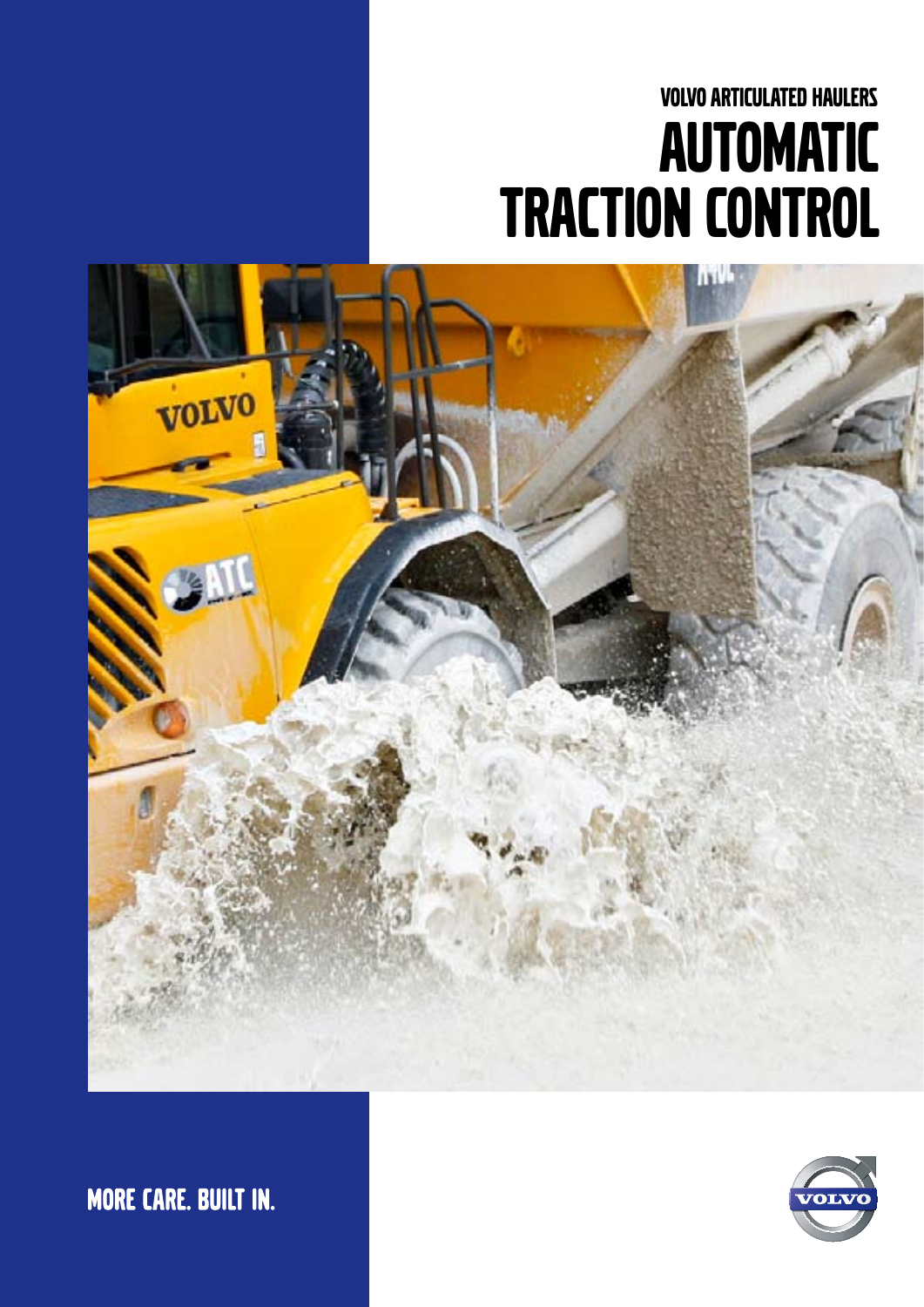### Easier to operate – economical to own

From solid haul roads to wet and slippery ground. With Automatic Traction Control – ATC – Volvo's articulated haulers always use the unique possibilities offered by 6x4 and 6x6 drive – regardless of ground conditions. In normal mode, ATC selects fuel-saving 6x4 drive and only engages 6x6 drive when the operating conditions call for it. Automatic Traction Control – ATC – reinforces the features associated with Volvo's haulers – maximal productivity with minimal fuel consumption and long operating life.

### **Focus on the job**

Continuously assessing ground conditions and deciding what drive combination is optimal at that exact time can be both difficult and demanding. It's also easy to wait just a little too long to change drive combination, to operate with 6x6 drive when it's not needed, which increases both fuel consumption and tire wear. Also, every change takes time and takes the operator's concentration off the job. The ATC-system consists of a number of sensors that control the differential locks with signals to the machine's electronics, ECU. The sensors immediately sense the slightest wheel slip and the ATC-system instantly engages the needed drive combination. This means the operators allways will be running the machine with the right drive combination.

### **Valuable advantages**

All operators benefit from ATC. The inexperienced operator will get into the job very quickly, without any extended training, and ATC provides the experienced operator with a system that makes work easier every day.

ATC is also an investment that pays off fast. Always operating with the correct drive combination means that the job gets done quickly and effectively. As well, it reduces fuel consumption by up to six percent – and the machine's environmental impact is reduced by just as much.

It's also easy to see the advantages with ATC in the long run. ATC reduces tire wear and protects the drivetrain against damage and unnecessary wear.



#### **ATC – for several reasons**

- The machine becomes easier to operate.
- • Protects the drivetrain against damage and unnecessary wear.
- • Reduces fuel consumption and tire wear.
- The machine becomes safer and more reliable.
- • Increases productivity.
- The operator only needs to focus on operating.
- • Reduces operating costs.
- • Boosts profitability.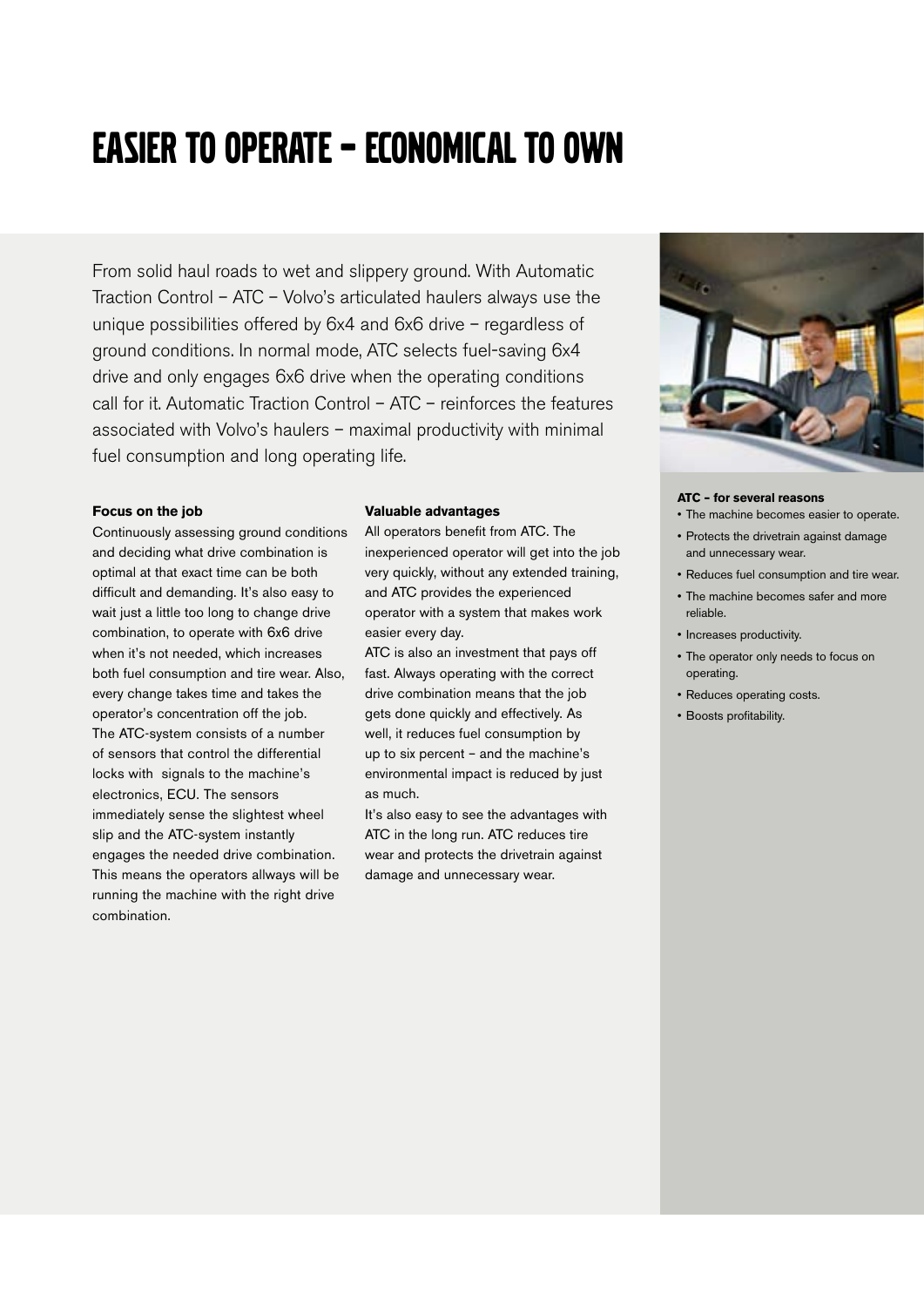## AUTOMATIC TRACTION CONTROL. BUILT IN.

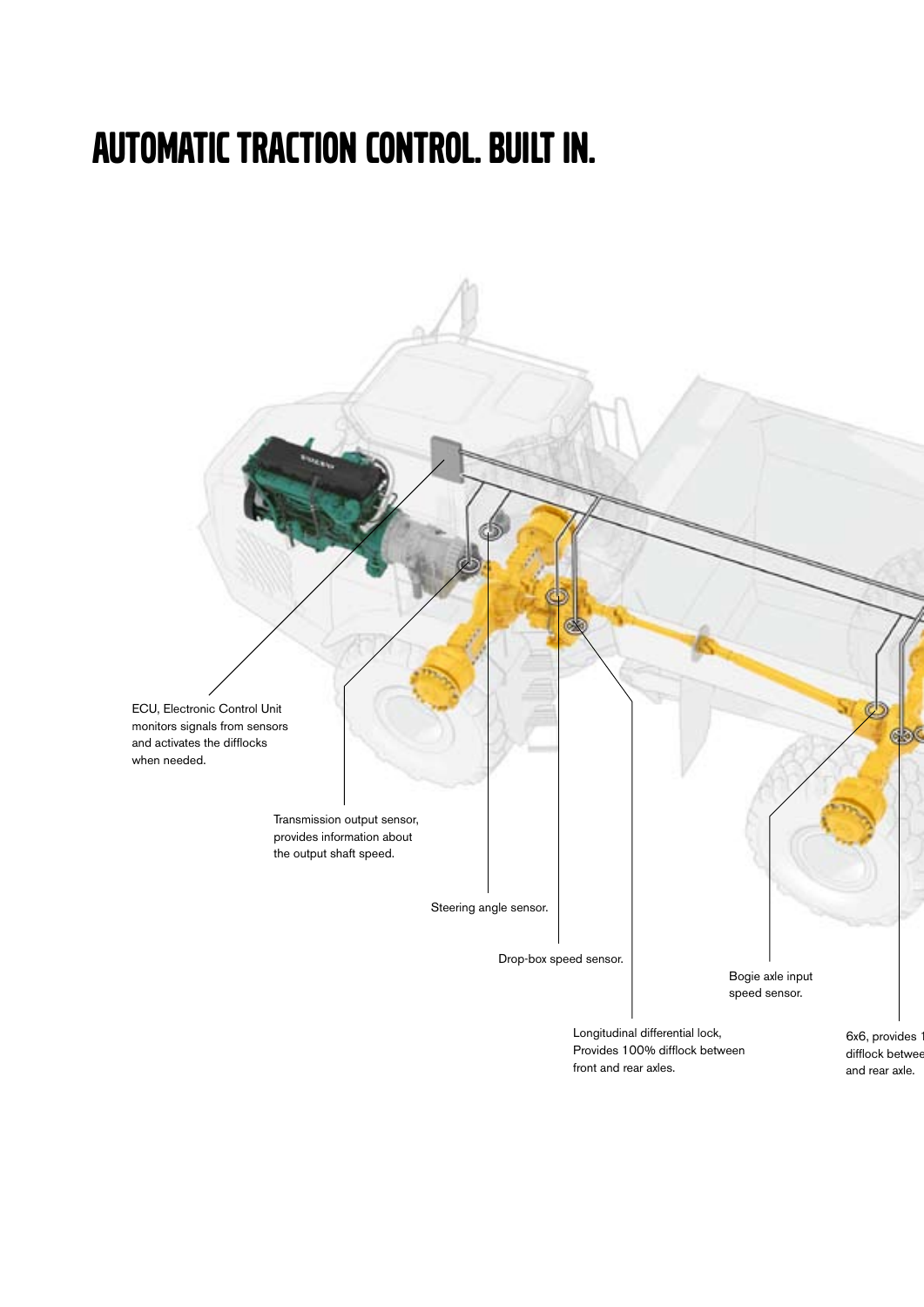

All operators benefit from ATC. The inexperienced operator will get into the job very quickly. ATC provides the experienced operator with a system that makes work easier every day.



Always operating with the correct drive combination reduces fuel consumption by up to six percent.



00% n mid

> Mid-axle output speed sensor.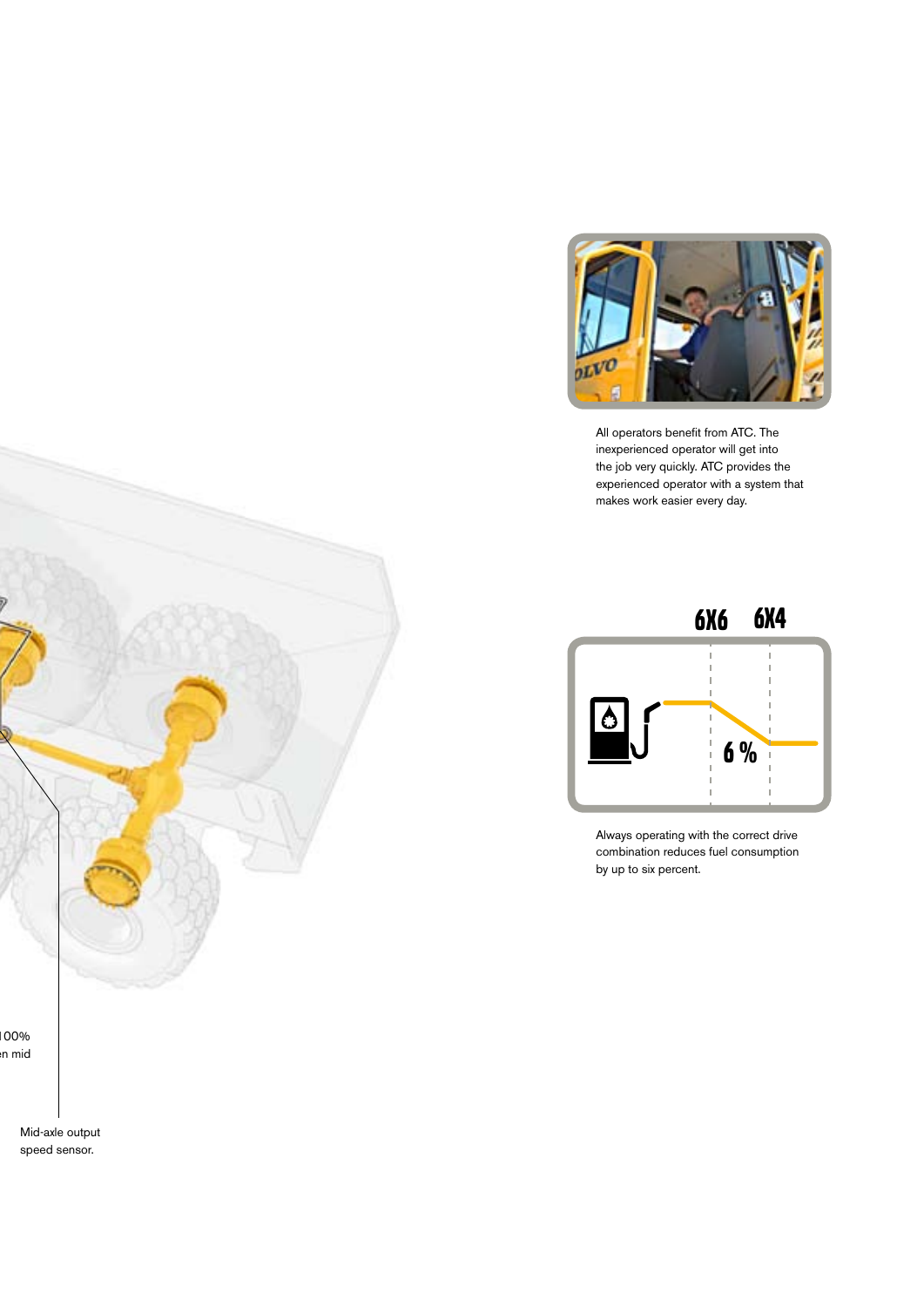